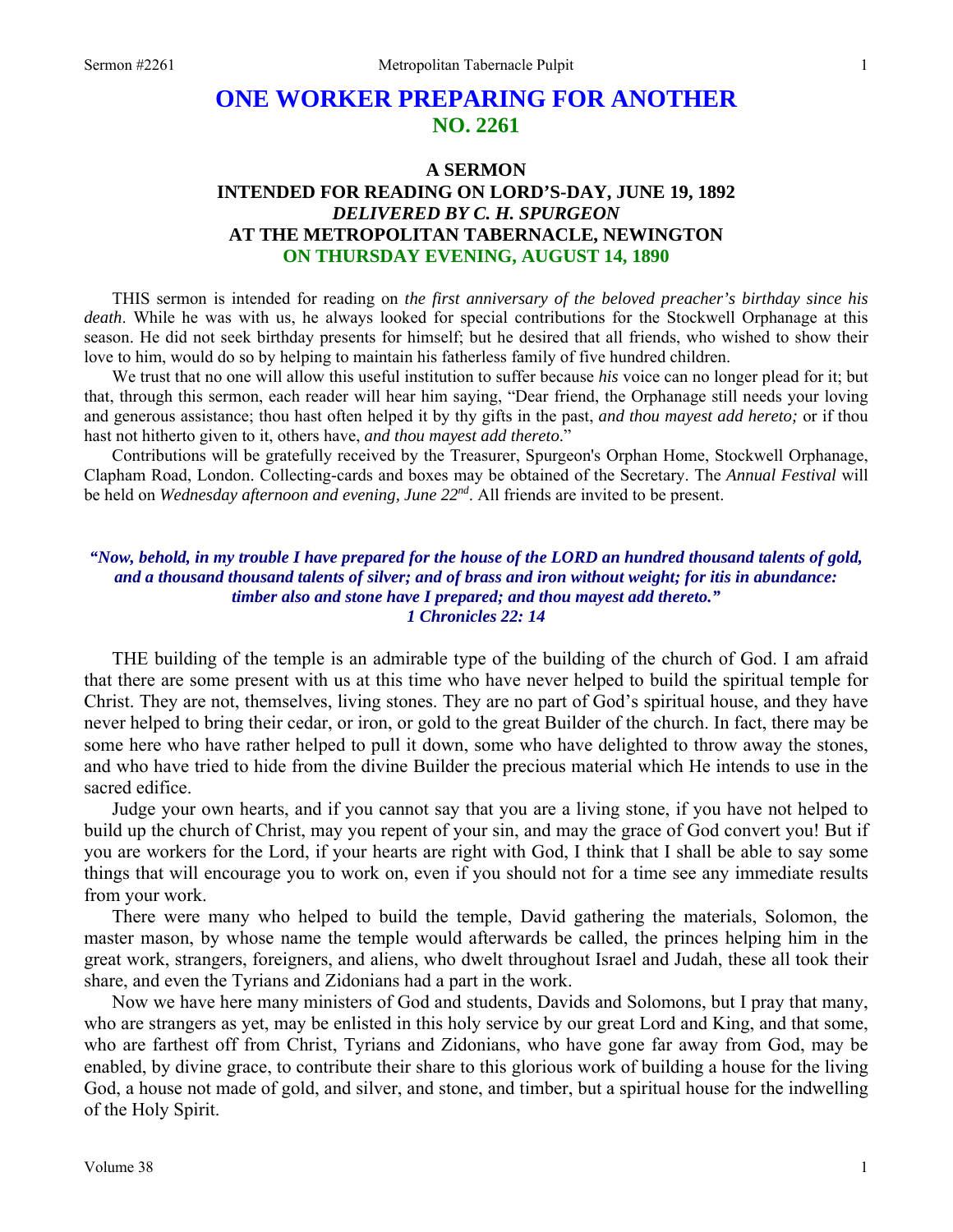**I.** In considering our text, let us notice, first, that DAVID HAD ZEALOUSLY DONE HIS PART, although he might not build the temple.

There are many servants of God whose names are little known, who, nevertheless, are doing a work that is essential to the building up of the church of God. I have known many such, who have never lived to realize any great success, their names have never been written upon any great temples that have been built, but nevertheless, they have worthily done their part, even as David did.

You see, then, first, that *David had gathered the materials*. Many a man collects people together, and yet he has not the fashioning of them. He is the founder of a Christian congregation, but he does not live to see many conversions. He gets together the raw materials upon which another shall work. He ploughs and he sows, but it wants another man to come and water the seed, and perhaps another to gather the harvest. Still, the sower did his work, and deserves to be remembered for what he did. David did his part of the work, in getting together the materials for the temple.

Besides which, *he fashioned some of the materials*. He had the stone cut from the quarry, and many of them shaped to take their places, by and by, in silence in the temple, when it should be reared without sound of hammer or axe. So there are teachers and preachers who help to form the characters of their scholars and hearers, by working away upon their minds and hearts. They will never build up a great church, but still they are knocking the rough edges off the stones. They are preparing and fashioning them, and by and by the builder will come and make good use of them.

*David had prepared the way for Solomon's templ*e. It was by his fighting that the time of peace came, in which the temple could be erected. Though he is called a man of blood, yet it was needful that the foes of Israel should be overthrown. There could be no peace till her adversaries had been crushed, and David did that.

You do not hear much about the men who prepare the way for others. Somebody else comes along, and apparently does all the work, and his name is widely known and honored, but God remembers the heralds, the pioneers, the men who prepare the way, the men who, by casting out devils, routing grievous errors, and working needful reforms, prepare the way for the triumphal progress of the Gospel.

Moreover, *David found the site for the temple*. He discovered it, he purchased it, and he handed it over to Solomon. We do not always remember the men who prepare the sites for the Lord's temples. Luther is rightly remembered, but there were Reformers before Luther. There were hundreds of men and women who were burned for Christ, or who perished in prison, or who were put to cruel deaths for the Gospel.

Luther comes when the occasion has been made for him, and when a site has been cleared for him upon which to build the temple of God. But God remembers all those pre-Reformation heroes. It may be your lot, dear friend, to clear the site, and to make the occasion for others, and you may die before you see even a cornerstone of your own work laid, for it will be yours when it is finished, and God will remember what you have done.

Further, *it was David who received the plans from God*. The Lord wrote upon his heart what He would have done. He told him, even to the weight of the candlesticks and lamps, everything that was to be arranged. Solomon, wise as he was, did not plan the temple. He had to borrow the designs from his father, who received them directly from God.

Many a man is far-seeing, he gets the plan of the Gospel into his heart, he sees a way in which great things can be done, and yet he is scarcely permitted to put his own hands to the work. Another will come by and by, and will carry out the plan that the first one received, but we must not forget the first man, who went into the secret place of the Most High, and learned in the place of thunder what God would have His people do.

David did one thing more, before he died, *he gave a solemn charge to others,* he charged Solomon, the princes, and all the people, to carry out the work of building the temple. I revere the man who, in his old age, when there is weight in every syllable that he utters, concludes his life by urging others to carry on the work of Christ. It is something to gather about your last bed young men who have years of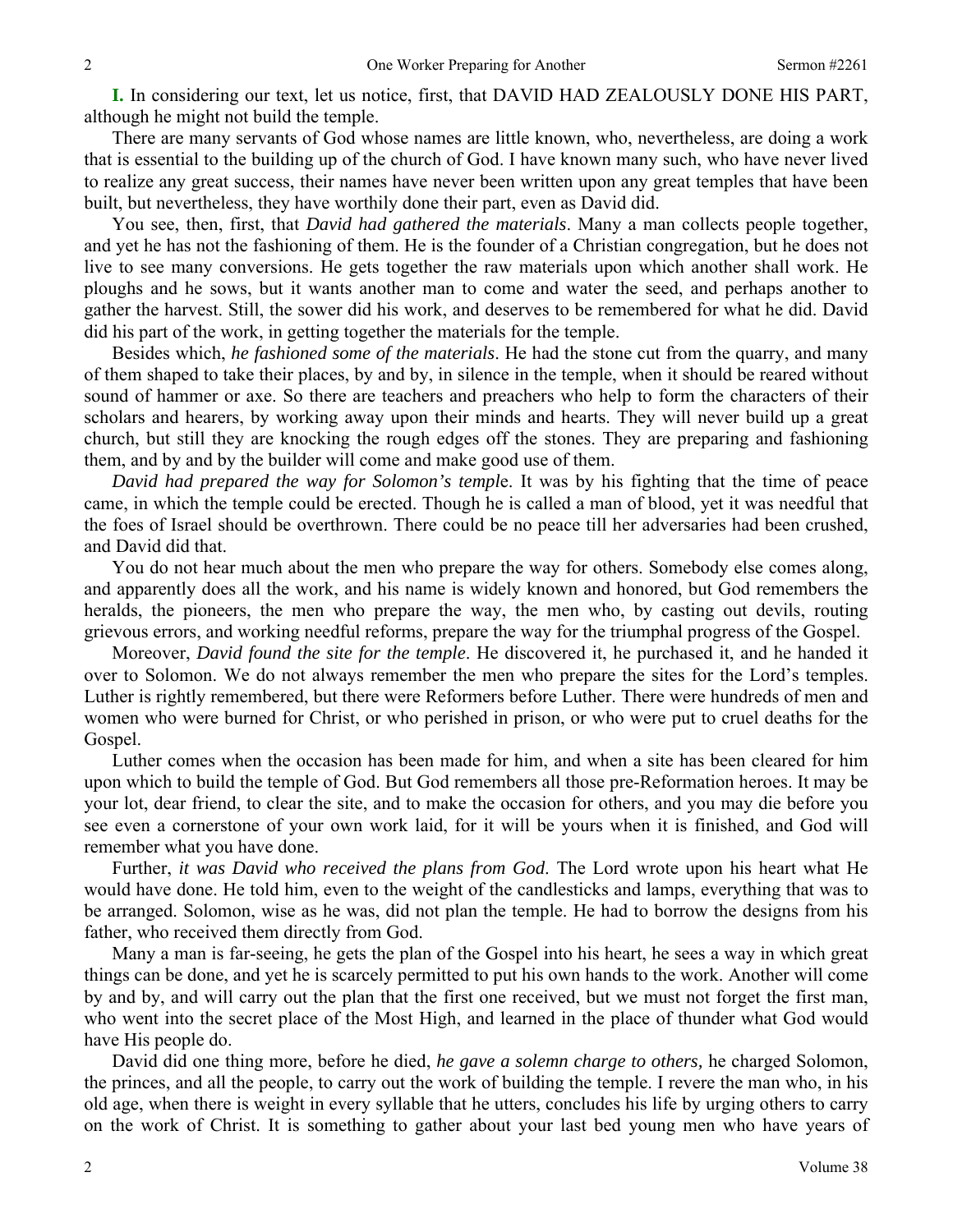So you see that David had done his part toward the building of the temple. I should like to ask every believer here, *Have you done your part?* You are a child of God, God has loved you, and chosen you, you have been redeemed with precious blood. You know better than to think of working in order to save yourself, you are saved, but have you diligently done all that you can do for your Lord and Master?

It was well said, in the prayer meeting before this service, that there are several thousand members of this church who could not preach, and there were some who did preach of whom the same thing might be said, for it is poor preaching, after all, and our brother said in prayer, "Lord, help us who cannot preach, to pray for the man who does!" Have you, dear friend, who cannot preach, made a point of praying for the pastor of the church to which you belong? It is a great sin on the part of church members if they do not daily sustain their pastor by their prayers.

Then there is much else that you can do for Christ, in your family, in your business, and in the neighborhood where you live. Could you go to bed tonight, and there close your eyes for the last time, feeling, "I have finished the work which God gave me to do. I have done all that I could for the winning of souls"?

I am afraid that I address some who have a talent wrapped in a napkin, hidden away in the earth. My dear man, go home, and dig it up, before it gets altogether covered with rust, to bear witness against you. Take it up, and put it out to heavenly interest, that your Lord may have what He is entitled to receive. O Christian men and women, there must be very much unused energy in the Church of God! We have a great dynamo that is never used. Oh, that each one would do his own part, even as David did his!

We shall soon be gone, our day lasts not very long. "The night cometh when no man can work." Shall it be said of you, or of me, that we wasted our daylight, and then, when the evening shadows came, we were uneasy and unhappy, and though saved by divine grace, we died with sad expressions of regret for wasted opportunities?

It is not very long ago that I sat by the bedside of one who was wealthy, I might say very wealthy. I prayed with him. I had hoped to have found him rejoicing in the Lord, for I knew that he was a child of God, but he was a child of God with a little malformation about the fingers. He could never open his hand as he ought to have done. As I sat by his side, he said, "Pray God, with all your might, that I may live three months, that I may have the opportunity of using my wealth in the cause of Christ."

He did not live much more than three hours after he said that. Oh, that he had woke up a little sooner to do for the Master's church and cause what he ought to have done! Then he would not have had that regret to trouble him in his last hours. He knew the value of the precious blood, and he was resting in it, and I had great joy in knowing that all his hope and all his trust were in his Lord, and he was saved, but it was with a great deal of regret and trembling. I would spare any of you who have wealth such trouble on your dying bed.

If there is a young man here, who has the ability to preach the Gospel, or to be doing something for Christ, but he is doing nothing, I am sure that it will be a pain to him one of these days. When conscience is thoroughly aroused, and his heart is getting nearer to God than it has been, he will bitterly regret that he did not avail himself of every occasion to talk of Christ, and seek to bring souls to Him. I should like these practical thoughts to go round these galleries, and through this area, till some men and women shall say, "We have not done our part, as David did, but by God's grace, we will do so, and He shall have all the praise."

That is my first head, then—David had zealously done his part.

**II.** But secondly, there is a remarkable fact in the text, DAVID HAD DONE HIS PART IN TROUBLE.

Read it, "Now, behold, in my trouble I have prepared for the House of the Lord an hundred thousand talents of gold," and so on. In the margin of your Bibles, you will find the words, "in my poverty." It is strange that David should talk about poverty when his gifts amounted to many millions of pounds.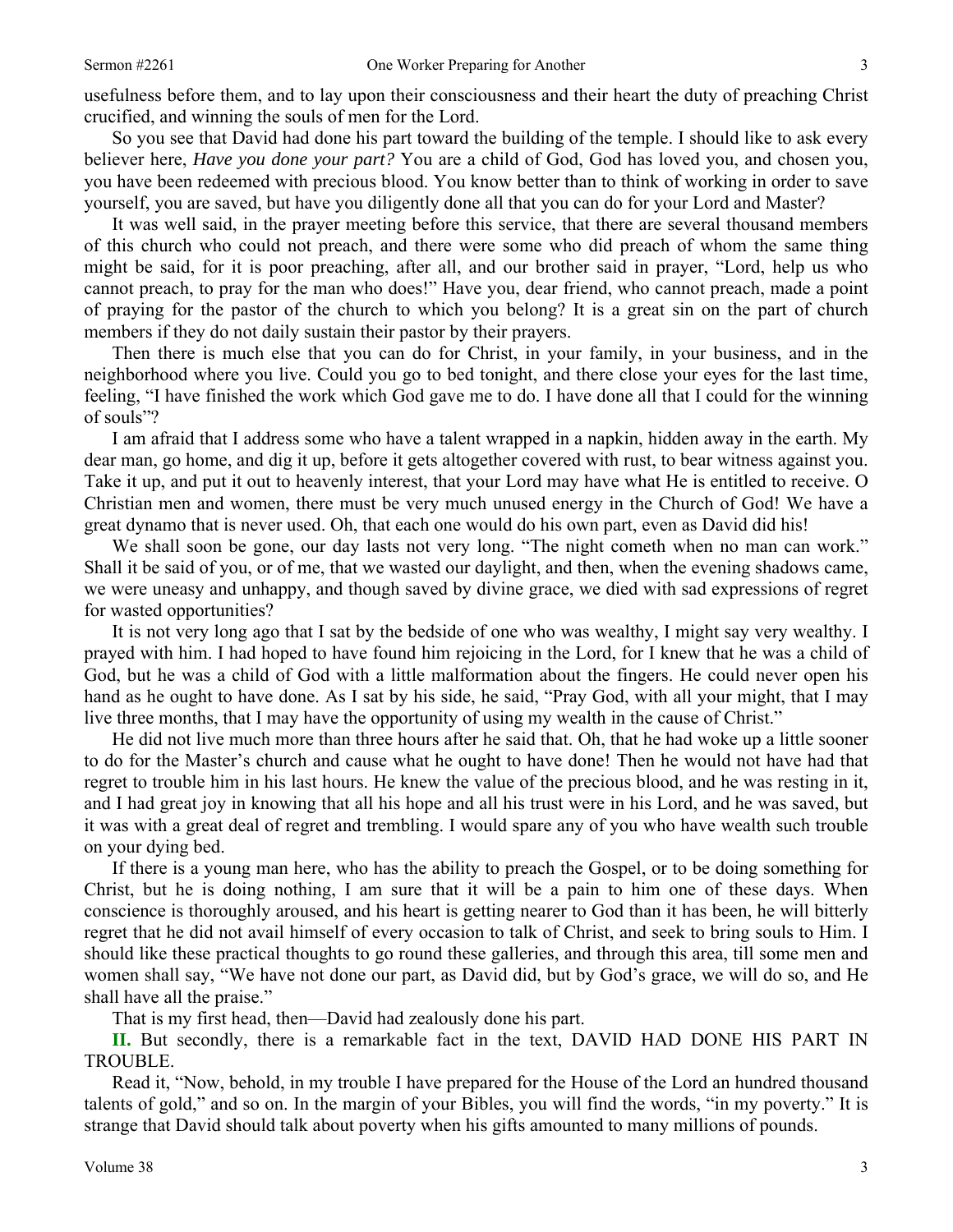*David thought little of what he had prepared*. He calls it poverty, I think, because it is the way of the saints to count anything that they do for God to be very little. The most generous men in the world think the least of what they give to God's cause. David, with his millions that he gives, says, "In my poverty I have prepared for the house of the LORD."

As he looked at the gold and silver, he said to himself, "What is all this to God?" And the brass and the iron, that could not be reckoned, it was so much and so costly, he thought it was all nothing to JEHOVAH, who fills heaven and earth, whose grandeur and glory are altogether unspeakable. If you have done the most that you can for God, you will sit down, and weep that you cannot do ten times as much. You that do little for the Lord will be like a hen with one chick, you will think a great deal of it. But if you have a great number of works, and you are doing much for Christ, you will wish that you could do a hundred times as much. Your song will be—

### *"Oh, for a thousand tongues to sing My great Redeemer's praise!"*

Oh, to be multiplied a thousand-fold, that we might, anywhere and everywhere, serve Jesus with heart, and mind, and soul, and strength! So David here considers that what he did was very little.

Yet, *it was proof of his sincerity.* That he should be saving all this wealth, and preparing for the house of his God in the time of trouble, was a proof of great sincerity. Some Christians want to have all sunshiny weather, and the birds must sing all day and all night to please them. If they receive a rebuke, or somebody seems a little cold to them, they will do no more.

I have seen many, who called themselves Christians, who were like a silly child at play, who says, when something offends him, "I won't play anymore." They run away at the first rough word that they hear. But David, in the day of his trouble, when his heart was ready to break, still went on with his great work of providing for the house of God. Some who have attended this house of prayer have been absent, and when we have inquired the reason, they have said that they had become so poor that they did not like to come.

Oh, dear friends, we would like to see you, however poor you are! Why, if you are in trouble, you should come all the more, for where could you go to find comfort better than to the house of God? Never, I pray you, stay away on account of poverty. David said that he had prepared for the house of his God in the time of his trouble, and that proved his sincerity.

One said to me, "Ever since I have been a Christian, everything has seemed to go wrong with me." Suppose that everything should be taken away from you, should you not be grateful that you have an eternal treasure in heaven, and that these losses, which might have broken your heart if you had not known the Savior, are now sent in heavenly discipline to you, and are working for your good? It shows that a man is right with God when he can walk with Christ in the mire and in the slough. God does not want you to wear silver slippers, and to walk on a well-mown, well-rolled grassy lawn, all the way to heaven.

David prepared for the house of the Lord in his trouble, and I have no doubt that *it was a salve to his sorrow*. To have something to do for Jesus, and to go right on with it, is one of the best ways to get over a bereavement, or any heavy mental depression. If you can pursue some great objective, you will not feel that you are living for nothing. You will not sit down in despair, for, whatever your trouble may be, you will still have this to live for, "I want to help in building the church of God, and I will do my part in it whatever happens to me. Come poverty or wealth, come sickness or health, come life or death, as long as there is breath in my body, I will go on with the work that God has given me to do."

Do I speak to any who are in great trouble? If you are a Christian, the best advice that I can give you is this, get to work for Christ, and you will forget your trouble. If you are not a Christian, I advise you to trust the Savior at once, for He is the only solace of spiritual sorrow.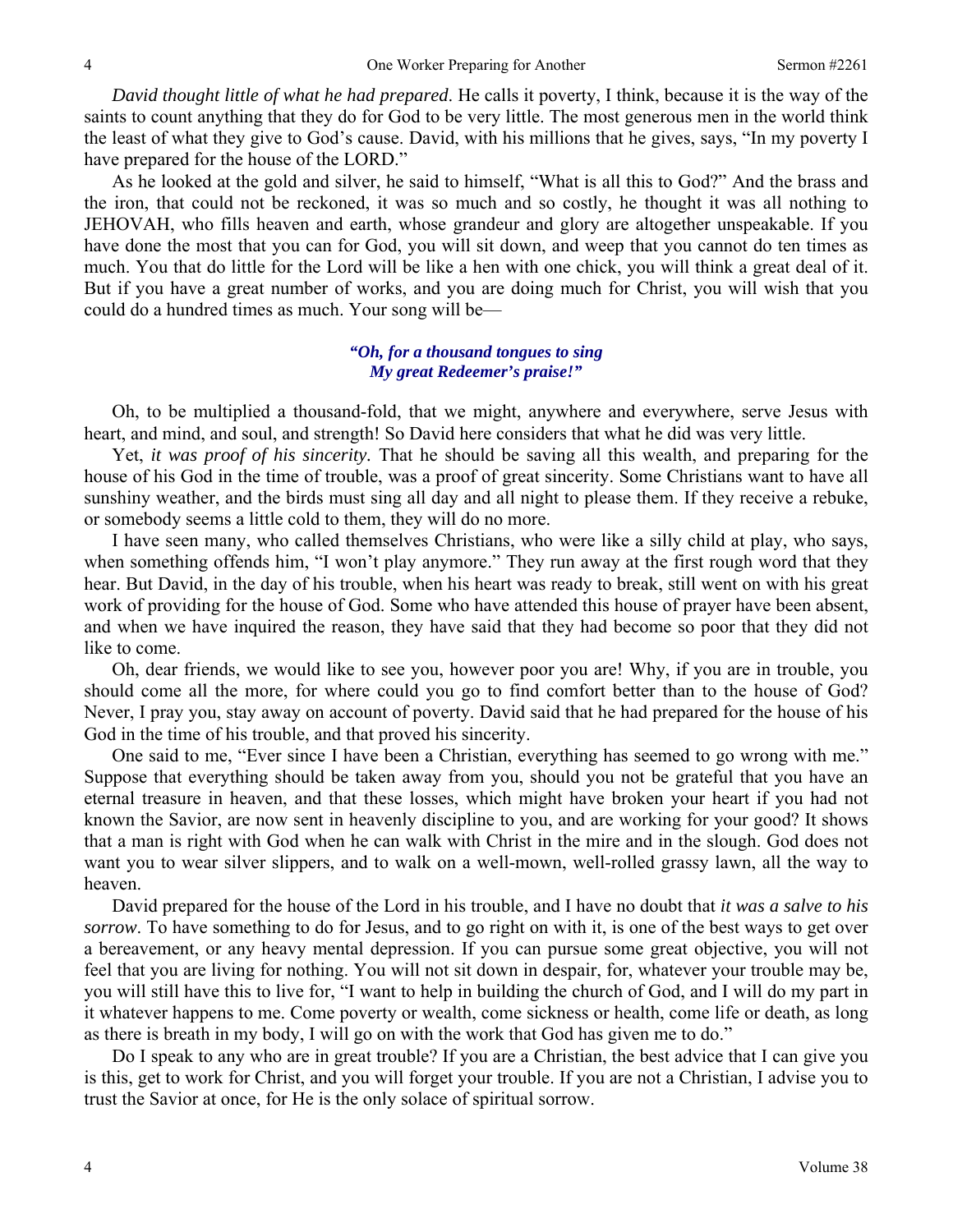Again, *it was an incentive to service* when David, in his trouble, prepared for the house of the Lord. There were many things in trouble that would tend to dampen his ardor, and make him feel as if he could not hold on any longer, but he said to himself, "I must go on with this work for God. His temple must be 'exceedingly magnificent,' and my son Solomon must build it, so I must go on gathering the materials." So he just roused himself afresh, and went on with his work with new earnestness, whenever his trouble would otherwise have depressed him.

*It must also have given an elevation to David's whole life*. To have a noble purpose, and to pursue that purpose with all your might, prevents your being like "dumb driven cattle," and lifts you out of the mist and fog of the valley, and sets your feet upon the hilltop, where you can commune with God. I would suggest to our younger friends that they should begin their Christian life with a high purpose, and that they should never forget that purpose, and if trouble should come, they should say, "Let it come; my face is set, like a flint, to do this work to which my LORD has called me, and I will pursue it with all my might."

It may seem as if there were no spiritual help in such advice as this, but believe me, there is. If God shall give you grace to go on with your lifework, He will thereby give you grace to overcome your life trouble.

You who would be like your Master, ask not to have a smooth path, and great success. Remember what a life of sorrow He lived. He was grief's close acquaintance. Yet although He saw but a small church rising before His bodily eye, He knew that He was doing the work that God had given Him to do, and He went on with it through agony and bloody sweat, through shame and spitting.

He was not more in earnest when He rode in state through the streets of Jerusalem than He was when he hung on the cross of Calvary. He was resolved to do His work, and in trouble He did it, and He amassed treasure beyond all conception for the building of His church. Riches of grace and wonders of glory He gathered together by His suffering and His death.

If you would be like your Lord, you must be able to say with David, "Behold, in my trouble, I have prepared for the house of the LORD." God give His troubled ones to enter into fellowship with the Lord Jesus Christ in this respect!

**III.** I am glad that I have come to my third point, for my strength well-nigh fails me. What I have to say here is this, DAVID'S WORK FITS ON TO THE WORK OF ANOTHER.

That should be a great joy to some of you who do not see much coming of what you are doing. Your work is going to fit on to somebody else's work.

This is *the order of God's providence* in His church. It does not happen that He gives a whole piece of work to one man, but He seems to say to him, "You go and do so much, then I will send somebody else to do the rest." How this ought to cheer some of you up, the thought that your work may be no failure, though in itself it may seem to be so, because it fits on to the work of somebody else who is coming after you, and so it will be very far from a failure!

You have sometimes seen a man take a contract to put in the foundations of a house, and to carry it up to a certain height. He has done that, he will not be the builder of that house, that will be the work of the next contractor, who carries up the walls, puts on the roof, and so forth. Yes, but he who did the foundation work did a great deal, and he is as much the builder of the house as the man who carries up the walls. So, if you go to a country town or village, and you preach the Gospel to a few poor folk, you may never have seemed very successful, but you have been preparing the way for somebody else who is coming after you.

I am told that my venerable predecessor, Dr. Rippon, used often, in his pulpit, to pray for somebody, of whom he knew nothing, who would follow him in the ministry of the church, and greatly increase it. He seemed to have in his mind's eye some young man, who, in after years, would greatly enlarge the number of the flock, and he often prayed for him. He died, and passed away to heaven, about the time that I was born. Older members of the church have told me that they have read the answer to Dr. Rippon's prayers in the blessing that has been given to us these many years.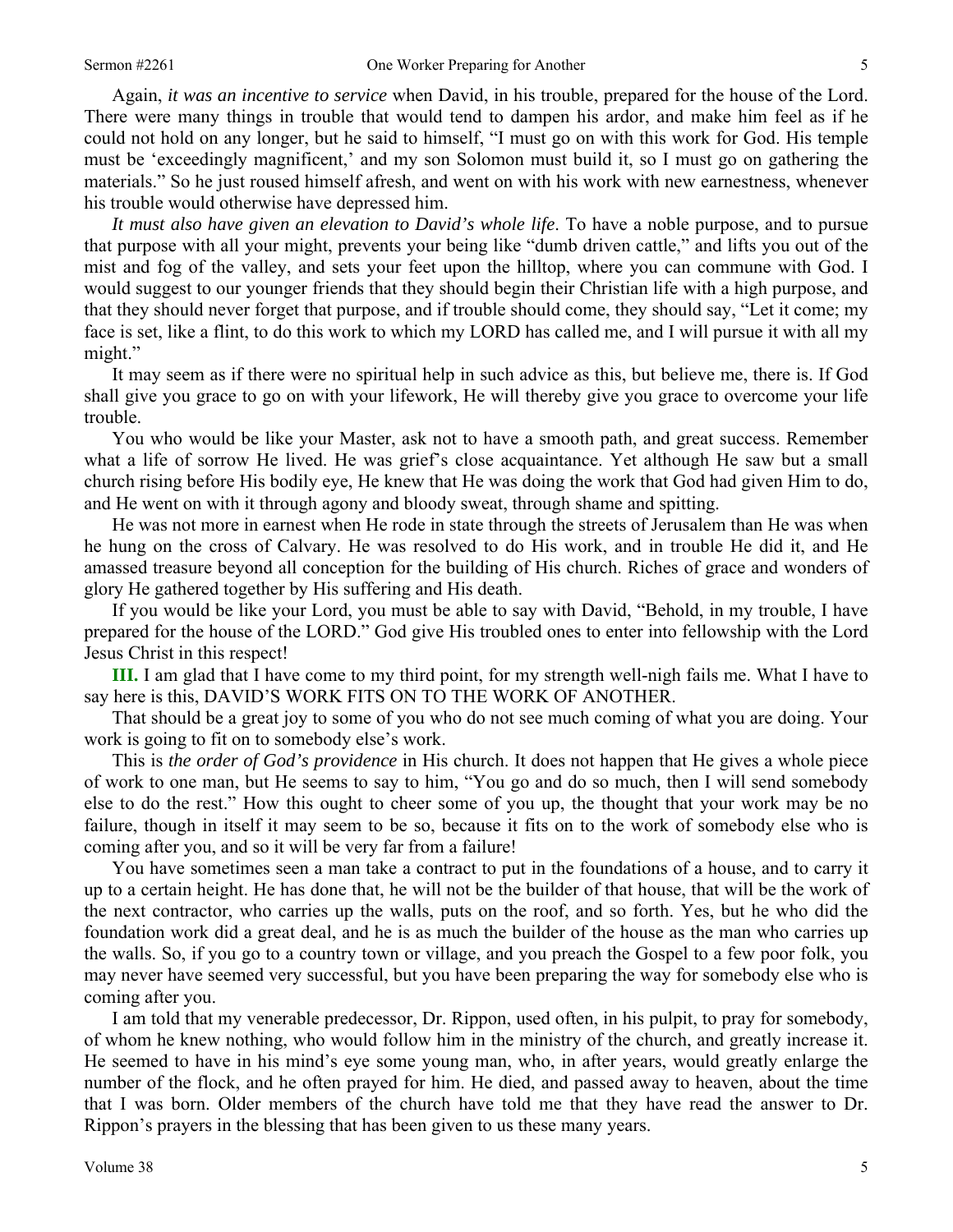If you keep your eyes open, you will see the same thing happen again. You will notice how one shall do his work, which shall be necessary to some larger work that somebody else will do after him. This is God's way, so that the second man, the Solomon coming after David, may do his work all the better because of what his father has done before him.

Solomon had not to spend years in collecting the materials for the temple, he might not have got through the building if he had had that task. His good old father had done all that for him, and all that he had to do was to spend the money that David had gathered, work up the gold, and silver, and brass, and iron, bring in the big stones, and put them in their places, and build the house for God. I daresay that Solomon often thought gratefully of his father, David, and what he had done, and you and I, if God blesses us, ought always to think with thanksgiving of the Davids who went before us.

If you have success in your class, my sister, remember that there was an excellent Christian woman who had the class before you. You come, young man, into the Sunday school, and you think that you must be somebody very great because you have had several conversions in your class. How about the brother who had given up the class through ill-health? You took his place, who knows which of you will have the honor at the last great day?

I was about to say, Who cares? for we do not live for honor, we live to serve God, and if I can serve God best by digging out the cellar, and you can serve God best by throwing out that ornamental bay window, my brother, you go on with your bay window, and I will go on with my cellar, for what matters it what we do so long as the house is built, and God is glorified thereby? It is the way of God in providence to set one man to do part of a work which pieces on to that of another man.

But *this is a terrible blow at self*. Self says, "I like to begin something of my own, and I like to carry it out, I do not want any interference from other people." A friend proposed, the other day, to give you a little help in your service. You looked at him as if he had been a thief. You do not want any help, you are quite up to the mark, you are like a wagon and four horses, and a dog under the wagon as well! There is everything about you that is wanted, you need no help from anybody, you can do all things almost without the help of God!

I am very sorry for you if that is your opinion. If you get into God's service, He may say to you, "You shall never begin anything, but shall always come in as the second man," or "You shall never finish anything, you shall always be getting ready for somebody else." It is well to have an ambition not to build upon another man's foundation, but do not carry that idea too far. If there is a good foundation laid by another man, and you can finish the structure, be thankful that he has done his part, and rejoice that you are permitted to carry on his work. It is God's way of striking a blow at your personal pride by allowing one man's work to fit on to another's.

I believe that *it is good for the work to have a change of workers*. I am glad that David did not live any longer, for he could not have built the temple. David must die. He has had a good time of service. He has gathered all the materials for the temple. Solomon comes, with young blood and youthful vigor, and carries on the work.

Sometimes, the best thing that some of us old folk can do is to go home, and go to heaven, and let some younger man come, and do our work. I know that there are great many lamentations about the death of Dr. So-and-so, and Mr. So-and-so, but why? Do you not think that, after all, God can find as good men as those that He has found already? He made those good men, and He is not short of power, He can make others just as good as they have been.

I was present at a funeral, where I heard a prayer that rather shocked me. Some brother had said that God could raise up another minister equal to the one that was in the coffin, but prayer was offered by another man, who said that this preacher had been eyes to his blindness, feet to his lameness, and I do not know what beside, and then he said, "Thy poor unworthy dust does not think that Thou ever canst or wilt raise up another man like him." So he had not an omnipotent God, but you and I have, and with an omnipotent God, it is for the good of the work that David should go to his rest, and that Solomon should come in, and carry on the work.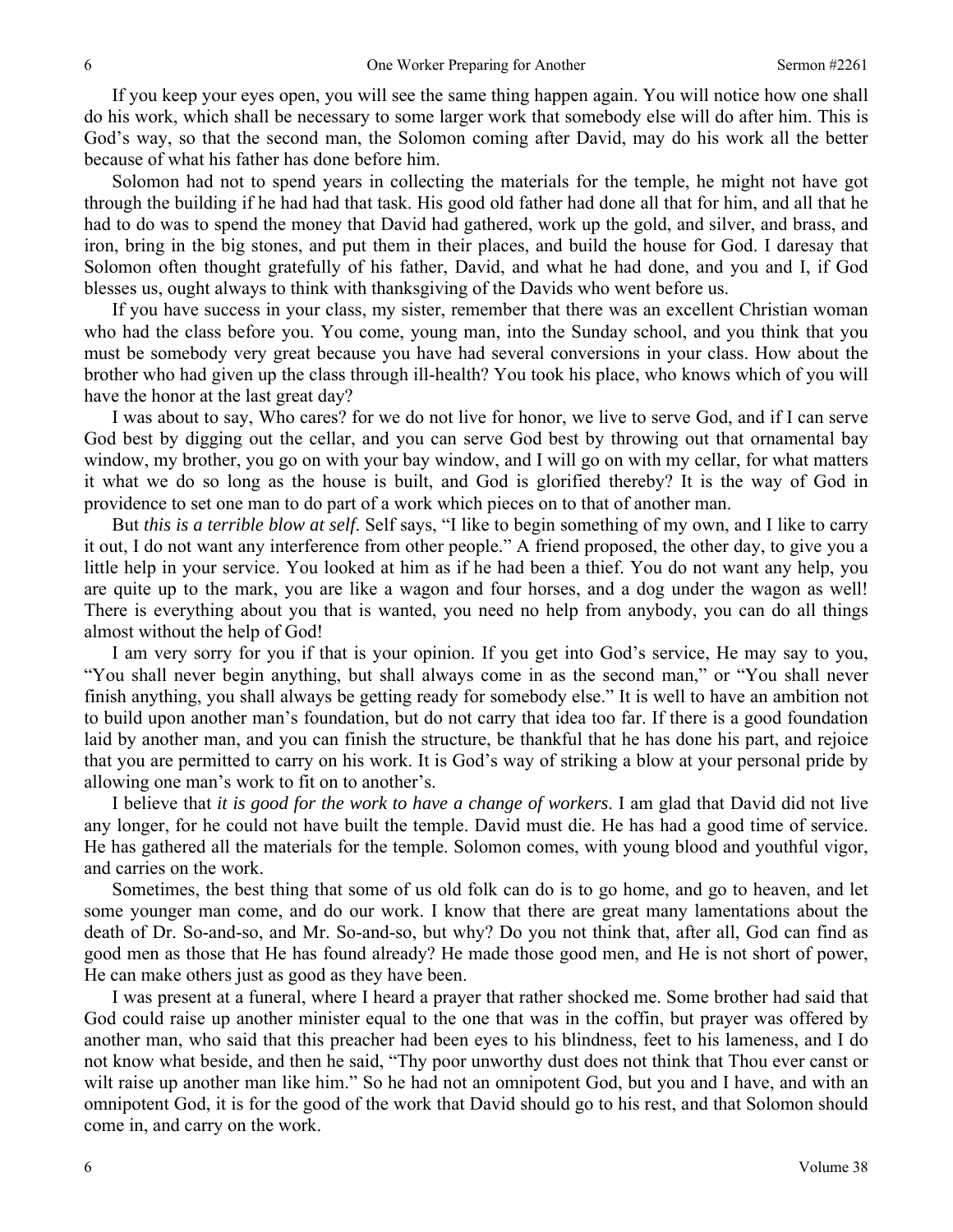Certainly, *this creates unity in the church of God*. If we all had a work of our own, and were shut up to do it, we should not know one another, but now I cannot do my work without your help, my dear friends, and in some respects, you cannot do your work without my help. We are members, one of another, and one helps the other. I hope that I shall never have to do without you. God bless you for all your efficient help! In many Christian works you will have to do without me, one of these days, but that will not matter. There will be somebody who will carry on the work of the Lord, and so long as the work goes on, what matter who does it? God buries the workman, but the devil himself cannot bury the work.

The work is everlasting, though the workmen die. We pass away, as star by star grows dim, but the eternal light is never fading. God shall have the victory. His Son shall come in His glory. His Spirit shall be poured out among the people, and though it be neither this man, nor that, nor the other, God will find the man to the world's end who will carry on His cause, and give Him the glory.

*This leaves a place for those who come after*. One thing David said to Solomon I like very much, "Thou mayest add thereto." I have quoted that sometimes when the collection has been rather small. I have said to each of our friends who were counting the money, "Thou mayest add thereto." It is not at all a bad text for a collection sermon, but it may also be used in many other ways.

Here are certain preachers of the Gospel. Cannot I put my hand on some young man's shoulder, and say to him, "Thou mayest add thereto; thou hast a good voice, thou hast an active brain, begin to speak for God, there are numbers of godly men in the Gospel ministry, if thou art called of God, thou mayest add thereto." We have a good Sunday school, though some of you have never seen it. We have a number of loving and earnest teachers, "Thou mayest add thereto." Go thou, and teach likewise, or engage in some other work for which the Lord has qualified you.

I wonder whether there is an unconverted man here this evening, or an unconverted woman, whom God has ordained to bless, and to whom He will speak tonight, some stranger whom He will bring in by His almighty grace, some servant of the devil who shall tonight be made a servant of Christ? My Master has a large number of servants, "Thou may add thereto." If you will yield yourself to Christ, you may come, and help God's people.

We need recruits, we are always wanting them. May God lead some, who have been on the side of sin and self, to come out, and say, "Set my name down among God's people. By the grace of God, I am going to be on Christ's side, and help to build His temple." Come along, my brother, come along, my sister, we are glad for your help. The work is not all done yet, you are not too late to fight the Lord's battles, nor to win the crown of the victors. The Lord has a large army of the soldiers of the cross, and "thou mayest add thereto." God save you! Christ bless you! The Spirit inspire you! May it be so with very many, for Christ's sake! Amen.

#### **EXPOSITION BY C. H. SPURGEON**

#### *1 CHRONICLES 21:25-30 AND 22*

David was commanded to go to Ornan, or Araunah, the Jebusite, to rear an altar unto the Lord in his threshing floor. There had been a terrible plague in Jerusalem, in consequence of David's great sin in numbering the people, and they were falling by the thousands by the sword of the angel of vengeance. David went up to the threshing floor of Ornan on Mount Moriah. Ornan was willing to give it to him, but he determined to buy it. We read in the twenty-fifth verse—

**1 Chronicles Chapter 21. Verses 25-28.** *So David gave to Ornan for the place six hundred shekels of gold by weight. And David built there an altar unto the LORD, and offered burnt offerings and peace offerings, and called upon the LORD; and he answered him from heaven by fire upon the altar of burnt offering. And the LORD commanded the angel; and he put up his sword again into the sheath thereof.*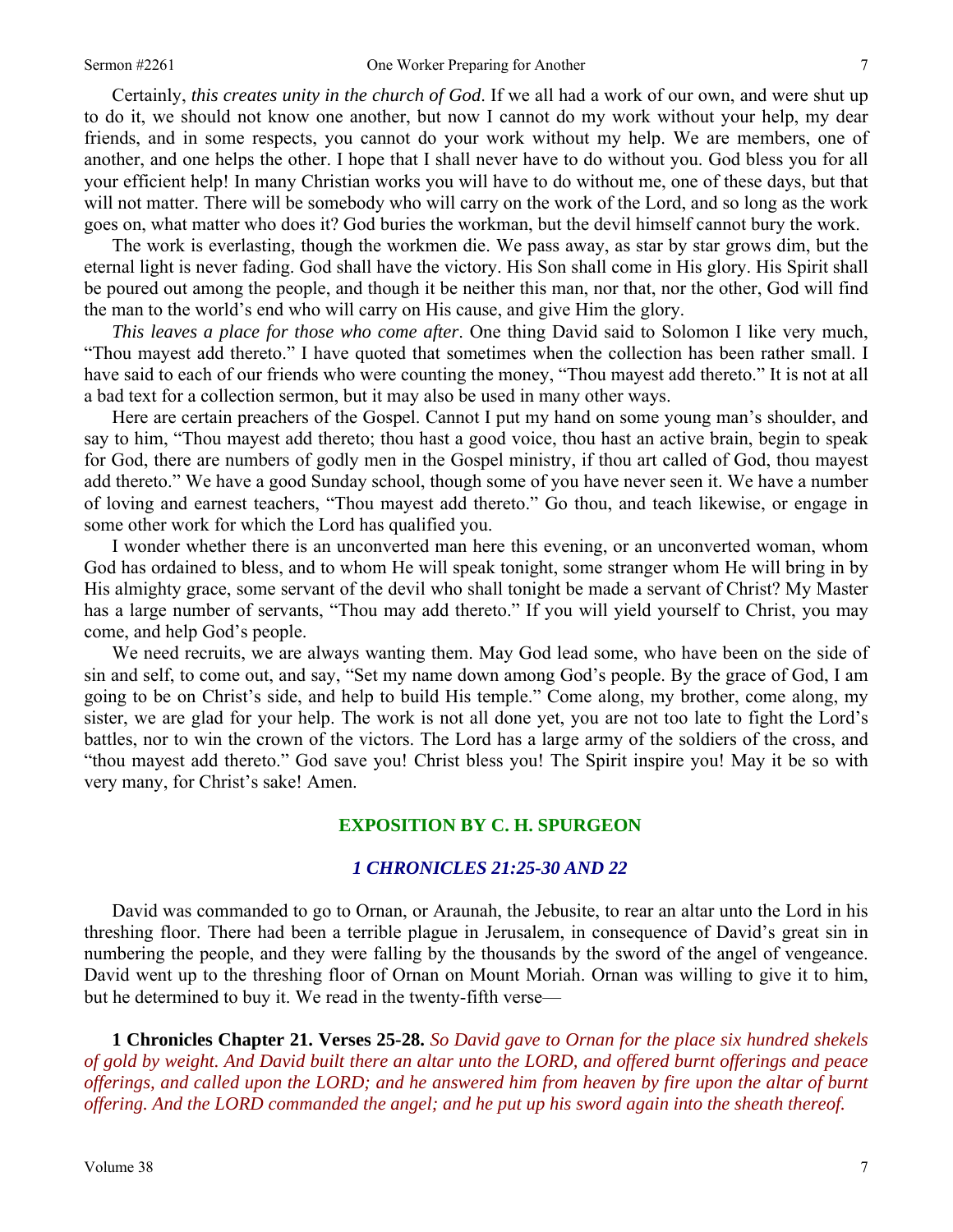## *At that time when David saw that the LORD had answered him in the threshing floor of Ornan the Jebusite, then he sacrificed there.*

There was the place for the temple, where the angel sheathed his sword. Christ Jesus, in His great atonement, is the corner stone of the temple where divine justice sheathes its sword. There let the house of God be built. Every true church of God is founded on the glorious doctrine of the atoning sacrifice. It was a threshing floor, too, and God has built His church on a threshing floor. Depend upon it, the flail will always be going in every true church, to fetch out the wheat from the chaff. We must have tribulation if we are in the church of God. The threshing floor will always be needed until we are taken up to the heavenly garner above.

**29-30 and 1 Chronicles Chapter 22. Verse 1.** *For the tabernacle of the LORD, which Moses made in the wilderness, and the altar of the burnt offering, were at the season in the high places of Gibeon. But David could not go before it to inquire of God: for he was afraid because of the sword of the angel of the LORD.* 

*Then David said, This is the house of the LORD God, and this is the altar of the burnt offering for Israel.*

Now he knew where the temple was to be built, of a certainty he had discovered that longpredestined site of which God had said, "Here will I dwell." This was the very hill whereon Abraham offered up his son Isaac, a hill, therefore, most sacred by covenant to the living God. He delighted to remember the believing obedience of His servant, Abraham, and there He would have His temple built.

**2.** *And David commanded to gather together the strangers that were in the land of Israel; and he set masons to hew wrought stones to build the house of God.*

Observe here a very gracious eye to us who are Gentiles. The temple was built on the threshing floor of a Jebusite, Ornan was not of the seed of Israel, but one of the accursed Jebusites. It was his land that must be bought for the temple, and now David would employ the strangers who lived in the midst of Israel, but were not of the chosen race, to quarry the stones for the house of God. There was a place for Gentiles in the heart of God, and they had a share in the building of His temple.

**3-4.** *And David prepared iron in abundance for the nails for the doors of the gates, and for the joinings; and brass in abundance without weight; also cedar trees in abundance: for the Zidonians and they of Tyre brought much cedar wood to David.*

Here are the Gentiles again, the Zidonians and the men of Tyre, those that went down to the sea in ships, who had no part nor lot with Israel. They were to bring the cedar wood to David. What an opening of doors of hope there was for poor castaway Gentiles in that fact!

**5.** *And David said, Solomon my son is young and tender, and the house that is to be builded for the LORD must be exceeding magnifical, of fame and of glory throughout all countries: I will therefore now make preparation for it.*

This was beautiful and thoughtful on David's part. It might be too great a strain upon the young man to collect the materials for the temple as well as to build it, therefore David will take his part, and prepare the materials for the house of the Lord. If we cannot do one thing, let us do another, but somehow, let us help in the building of the church of God. The church today seems but a poor thing, but it is to be "exceeding magnifical." The glory of the world is to be the church of God, and the glory of the church of God is the Christ of God. Let us do as much as we can to build a spiritual house for our Lord's indwelling.

#### **5-7.** *So David prepared abundantly before his death.*

*Then he called for Solomon his son, and charged him to build an house for the LORD God of Israel. And David said to Solomon, My son, as for me, it was in my mind to build an house unto the name of the LORD my God:*

And it was well that it was in his mind. God often takes the will for the deed. If you have a largehearted purpose in your mind, cherish it, and do your best to carry it out, but if for some reason you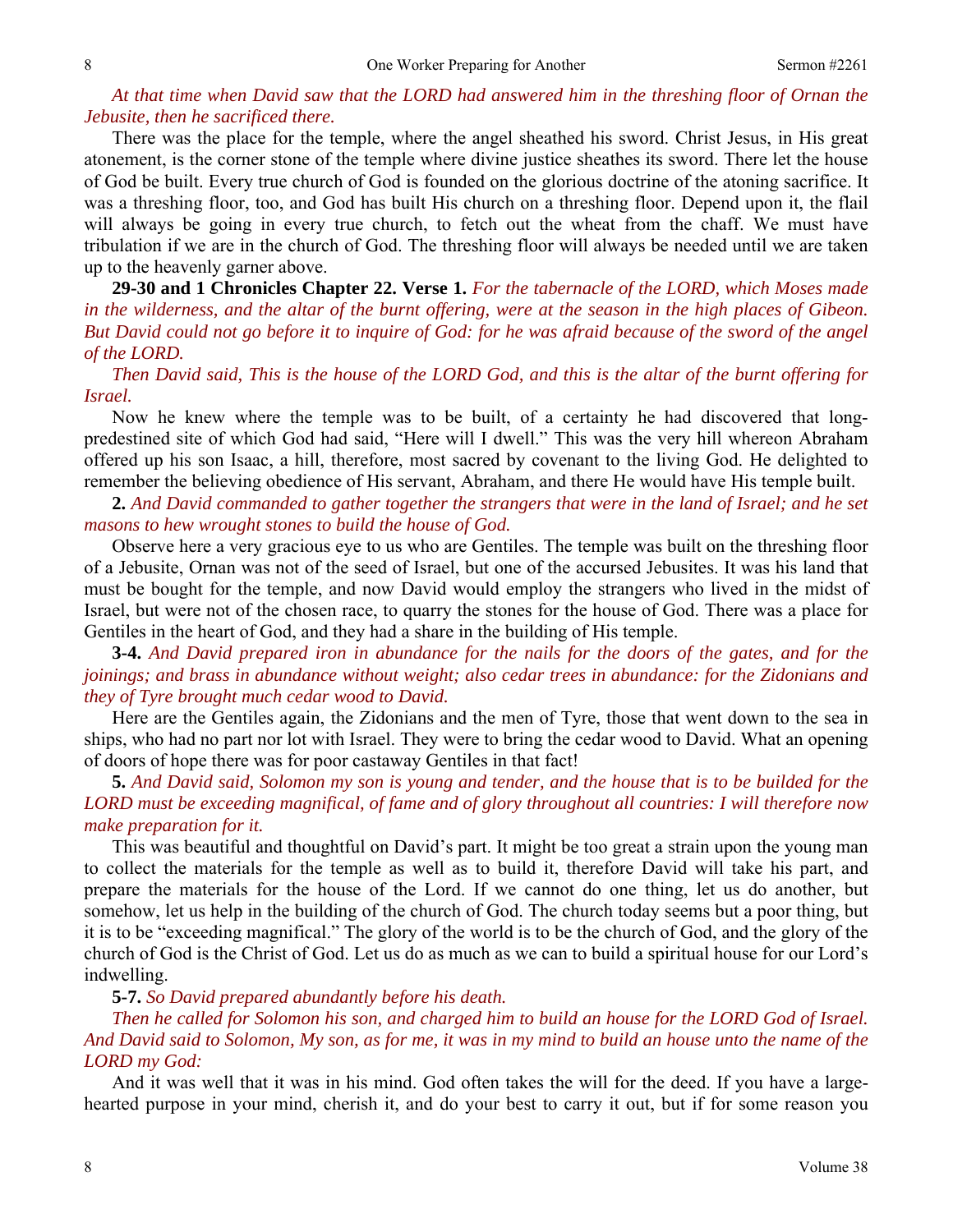should never be permitted to carry out your own ideal, it shall be equally acceptable to God, for it was in your heart.

**8.** *But the word of the LORD came to me, saying, Thou hast shed blood abundantly, and hast made great wars: thou shalt not build an house unto my name, because thou hast shed much blood upon the earth in my sight.*

In very much of that fighting David had been faultless, for he fought the battles of the people of God. Still, there are some things that men are called to do, for which they are not to be condemned, but they disqualify them for higher work. It was so in David's case, he had been a soldier, and he might help to build the temple by collecting the materials for it, but he must not build it.

**9.** *Behold, a son shall be born to thee, who shall be a man of rest;*

God's church is to be a place of rest. God's temple was built by "a man of rest."

**9.** *And I will give him rest from all his enemies round about: for his name shall be Solomon, and I will give peace and quietness unto Israel in his days.*

Then the house of the Lord would be built, and no stain of blood would be upon it. The only blood therein should be that of holy sacrifices, symbolical of the great Sacrifice of Christ.

**10-11.** *He shall build an house for my name; and he shall be my son, and I will be his father; and I will establish the throne of his kingdom over Israel for ever. Now, my son, the LORD be with thee; and prosper thou, and build the house of the LORD your God, as he hath said of thee.*

May such a blessing come upon every young man here! May the Lord be with you, my son! May the Lord prosper you, and may He make you a builder of His house in years to come!

**12.** *Only the LORD give thee wisdom and understanding, and give thee charge concerning Israel, that thou mayest keep the law of the LORD thy God.*

How much wisdom will be wanted by the young brethren present who hope to be builders of the house of God? When the Lord says to you, "Ask what I shall give you," ask for divine wisdom, ask to be taught of Him, and ask that you may have grace to do His will in all things.

**13.** *Then shalt thou prosper, if thou takest heed to fulfill the statutes and judgments which the LORD charged Moses with concerning Israel: be strong, and of good courage; dread not, nor be dismayed.*

It is a great thing for a Christian to keep his courage up, and especially for a builder of the church of God to be always brave, and with a stout heart to do God's will, come what may.

**14.** *Now, behold, in my trouble I have prepared for the house of the LORD an hundred thousand talents of gold, and a thousand thousand talents of silver; and of brass and iron without weight; for it is in abundance: timber also and stone have I prepared; and thou mayest add thereto.*

We are unable to tell exactly the amount of precious metal prepared by David, we have to take into account the value of gold and silver in his day, it was probably not so great as it is now. We know this much, it was an enormous sum which David had gathered for the building of the house of God.

**15.** *Moreover there are workmen with thee in abundance,—*

We must have the workmen, they are more precious than the gold. They cannot be put down at any sum of silver, "there are workmen with you in abundance."

**15.** *Hewers and workers of stone and timber, and all manner of cunning men for every manner of work.* 

God will find for His church enough men, and the right sort of men, as long as He has a church to be built, but He would have us pray Him to send forth laborers. We forget that prayer, and hence we have to lament that there are so few faithful servants of God. Cry to the Lord about the lack of laborers, He can soon supply as many as are needed.

**16.** *Of the gold, the silver, and the brass, and the iron, there is no number. Arise therefore, and be doing, and the LORD be with thee.*

A very nice text for stirring up idle church members, who are well content with being spiritually fed, but who are doing nothing for the Lord, "Arise therefore, and be doing, and the LORD be with thee!"